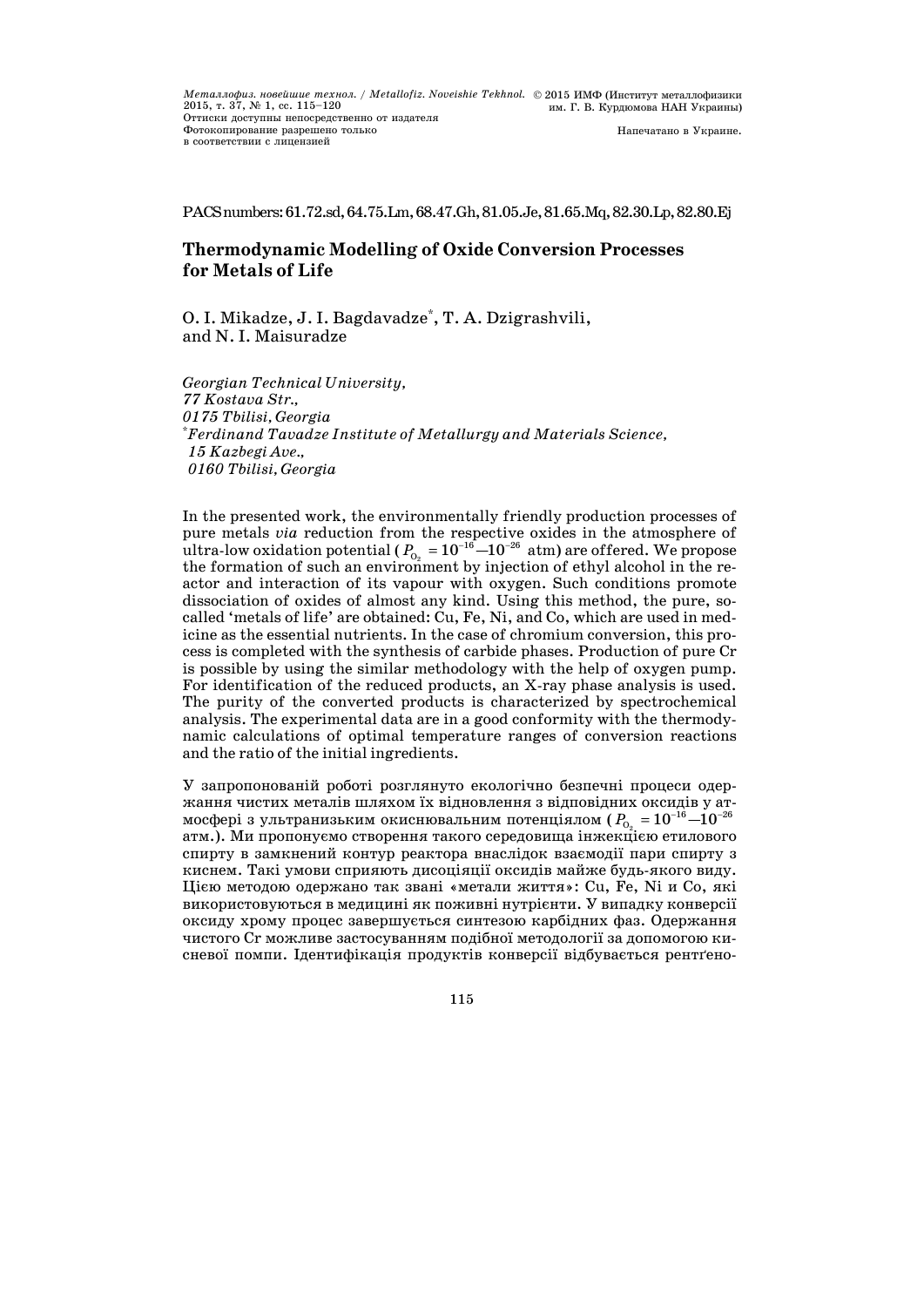фазовою структурною аналізою, а їхня чистота контролюється спектрохемічною методою. Експериментальні дані добре узгоджуються з термодинамічними обчисленнями оптимальних температур конверсійних реакцій і молярних часток початкових інґредієнтів.

В предложенной работе рассмотрены экологически безопасные процессы получения чистых металлов путём их восстановления из соответствующих оксидов в атмосфере с ультранизким окислительным потенциалом  $(\begin{bmatrix} P_{0} & =10^{-16} - 10^{-26} \end{bmatrix}$ атм.). Мы предлагаем создание такой среды инжекцией этилового спирта в замкнутый контур реактора в результате взаимодействия паров спирта с кислородом. Такие условия способствуют диссоциации оксидов почти любого вида. Этим методом получены так называемые «металлы жизни»: Cu, Fe, Ni и Co, применяемые в медицине как питательные нутриенты. В случае конверсии оксида хрома процесс завершается синтезом карбидных фаз. Получение чистого Ст возможно применением подобной методологии с помощью кислородного насоса. Идентификация продуктов конверсии происходит рентгенофазовым структурным анализом, а их чистота контролируется спектрохимическим методом. Экспериментальные данные находятся в хорошем согласии с термодинамическими вычислениями оптимальных температур конверсионных реакций и молярных долей начальных ингредиентов.

Key words: metals of life, oxides, ethyl alcohol, conversion.

(Received June 3, 2014; in final version, August 14, 2014)

## 1. INTRODUCTION

In contrast to the classical methods of metallurgical and chemical processing of ores connected with significant energy consumption and ecological stress, we would like to recommend a different, energy-saving and environmentally friendly technology affording production of pure 'metals of life' adopted in pharmaceutical industry [1]. These biologically active metals of life take up position side by side in the fourth period of the Periodic Table of elements: <sup>24</sup>Cr, <sup>25</sup>Mn, <sup>26</sup>Fe, <sup>27</sup>Co, <sup>28</sup>Ni, <sup>29</sup>Cu, <sup>30</sup>Zn. Content of most of them is negligible in the body, but absence of these elements leads to allments. As a basis for the offered technology of pure metals, production from the corresponding oxides is the principal possibility of creating gas environments with ultra-low partial pressure of oxygen in the closed volume of a reactor [2]. The accessibility level of rarefaction of oxygen (up to  $\approx 10^{-28}$  atm) is significantly lower than dissociation tension of the oxides of any considered metals.

## 2. EXPERIMENTAL

Since the purity of converted products is altered depending on purity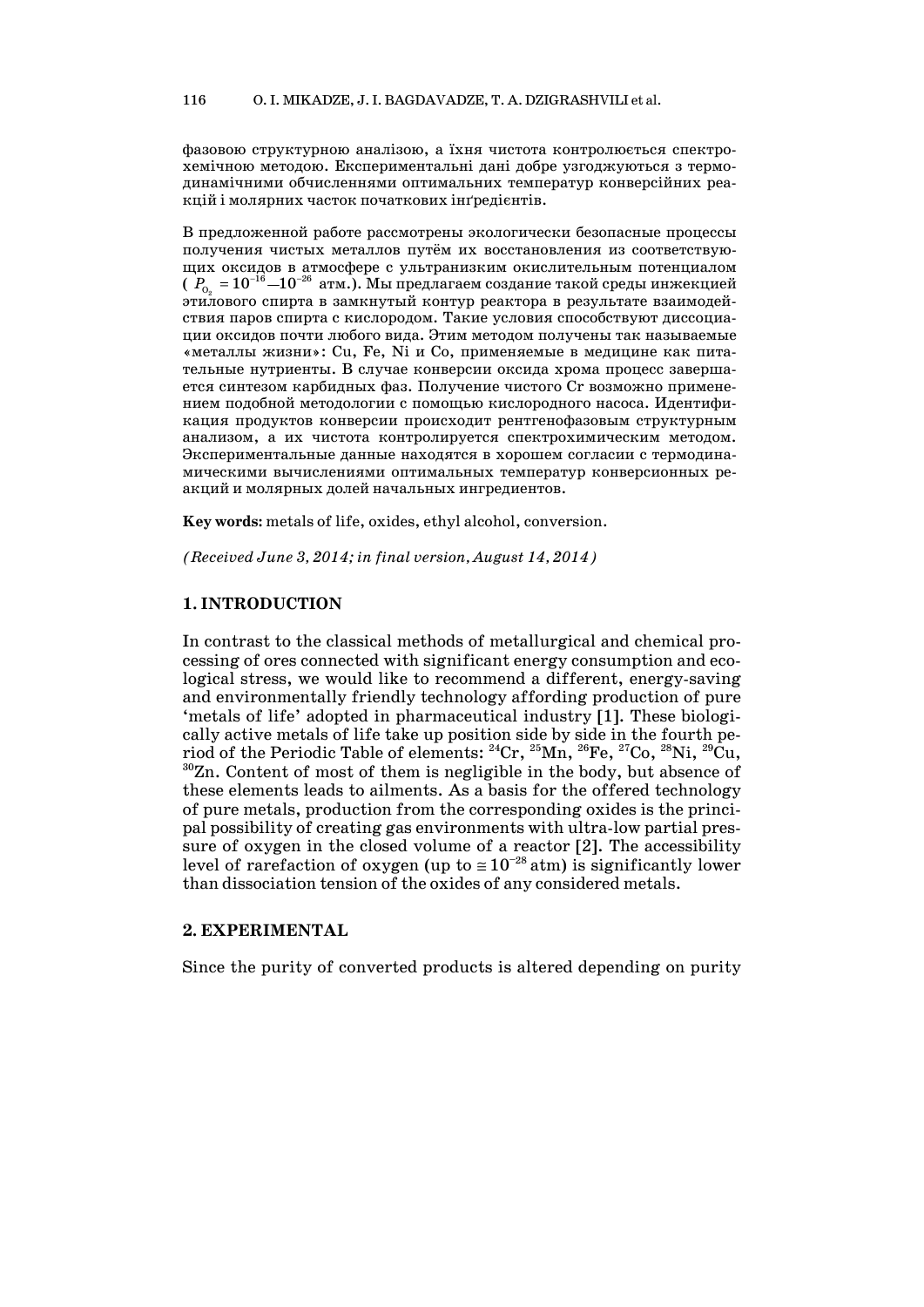of initial materials (in our case, oxides), the basic oxide powders of the analytical purity  $( > 99.9\%)$  is used. An installation for the creation and maintenance of partial pressure of oxygen  $(P_{O_2})$  within the required range of  $10^{-16}$ – $10^{-26}$  atm had been designed by the authors and described recently in [3]. The dynamics of the abrupt decrease of  $P_{0}$  in the closed contour is a function of the reactor temperature and practically is in progress up to the depressurization temperature of the reactor material. The optimal consumption of the ethyl alcohol is 0.2 mg per 1 litre of a closed atmosphere and its heating to 800°C provides fall of  $P_{0}$ , to  $10^{-22}$  atm. Increase of operating temperatures up to  $1500^{\circ}$ C stipulates achievement of fine and deep rarefaction of oxygen,  $\approx 10^{-28}$  atm. In such conditions, dissociation of practically each oxide becomes possible. At the same time, duration of the exposure process at fixed temperature does not influence the level of  $P_{0}$ , and the most possible rarity is achieved at given instant. X-ray phase analysis of the converted oxides was performed using the HZG-4 diffractometer for X-ray powder diffraction analysis. Diffraction patterns are obtained using the Cu $K_{\alpha}$  X-rays ( $\lambda$ =1.542 Å). The complete thermodynamic analysis of the reductive processes for these oxides is performed using the ASTRA-4 software.

#### **3. RESULTS AND DISCUSSION**

A computer simulation of thermodynamic processes at general atmospheric pressure in the temperature range 1000—2000 K was performed in the case of  $Cr_2O_3$ . During the simulation, the mole correlation of the converted oxides and the reducing gas was chosen based on the following reaction:

$$
Cr_2O_{3(cd)} + 4.5C_2H_5OH_{(gas)}.
$$

Among the probable condensed (cd) components, the following were considered: H<sub>2</sub>O, C, Cr, Cr<sub>2</sub>O<sub>3</sub>, CrO<sub>2</sub>, Cr<sub>2</sub>C<sub>3</sub>, Cr<sub>3</sub>C<sub>2</sub>, Cr<sub>7</sub>C<sub>3</sub>, and Cr<sub>23</sub>C<sub>6</sub>. Because of plenty of gaseous connections of C—H—O system, only some of them were specified:  $Cr, CrO<sub>2</sub>, Cr<sub>2</sub>O<sub>3</sub>, CrN,$  and CrOH. The basic results of complete thermodynamic analysis are presented in the diagram. Concerning chromium conversion, it should be noted that we have not found any information on the complete thermodynamic analysis of  $Cr_2O_3$  interaction with the ethyl alcohol.

 As well known, chromium possesses such a high chemical sensitivity to oxygen that it oxidizes at 1000°C even in the condition of space evacuation, where  $P_{_{\textrm{O}_2}} \approx 10^{-20}$  at [5]. Therefore, high temperature, ultra-low partial pressure of oxygen, and the increased consumption of the reducing agent are required for conversion of  $Cr_2O_3$  (see reaction).

Preliminary thermodynamic analysis of alcohol dissociation showed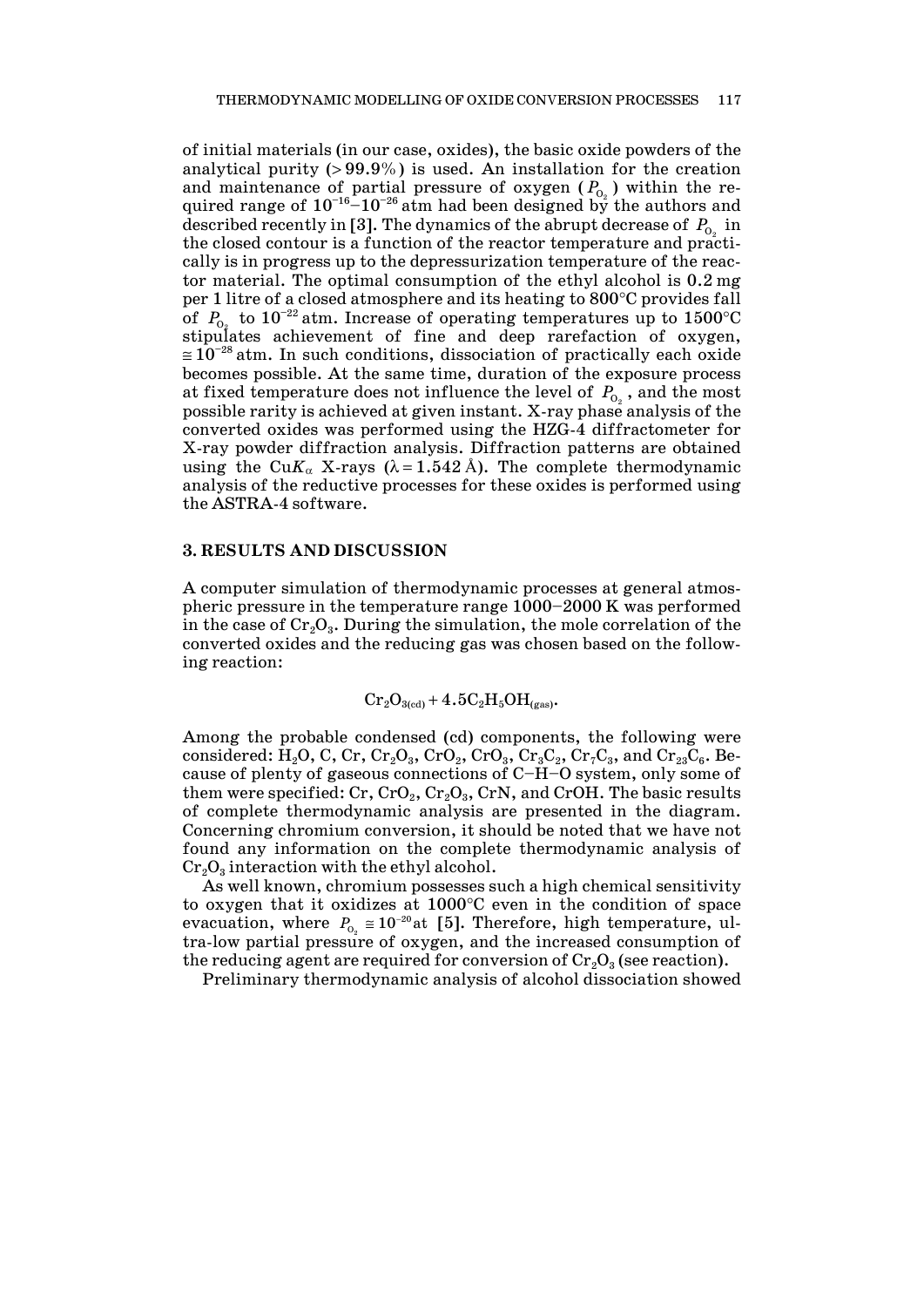that below 400 K gaseous methane, water vapour, and condensed carbon precipitate, while at 450 K a partial dissociation of the methane takes place, and the content of the condensed carbon increases and exceeds that of the condensed carbon available in the system.

 Since carbon exists among the possible condensed components, it is highly probable to suppose that convenient conditions are created for effective conversion of the oxides to pure metals or their carbide phases. Figure 1 shows the results of the analysis only in the temperature range 1000—2000 K because dissociation of chromium oxide does not take place below 1300 K. In the  $Cr_2O_3$  conversion process above 1350 K, condensed chromium carbide  $Cr_3C_2$  occurs, amounts to 30% of the mass, and remains unchanged up to 2000 K. The abrupt decrease of the condensed carbon content (from  $\approx 20\%$  to  $\approx 0\%$ ) indicates at its intensive consumption during the synthesis of  $Cr_3C_2$  and is optimal for termination of the process.

 In order to check the thermodynamic calculations, some relevant results on NiO, CoO, CuO, and  $Fe<sub>2</sub>O<sub>3</sub>$  conversions are shown in Table 1 as good examples of conversion of oxides of other metals of life [3]. However, the conversion process of chromium oxide completes *via* synthesis of carbide phases instead of precipitation of metal substrate. The matter is that in the case of ethyl alcohol injection, the presence of free carbon in the reaction zone causes the carbidization of conversed chromium.

 As should be noted here, the constructed installation for conversion of oxides allows creating a gaseous environment in two different ways: 1–using an oxygen pump [2], or 2–*via* injection of ethyl alcohol in the closed contour of the reactor [5]. In spite of the nearly, the same



**Fig. 1.** Temperature dependence of the components concentration in the sys $tem: I - Cr<sub>2</sub>O<sub>3</sub>, 2-C, 3-Cr<sub>3</sub>C<sub>2</sub>, 4-CO, 5-H<sub>2</sub>O.$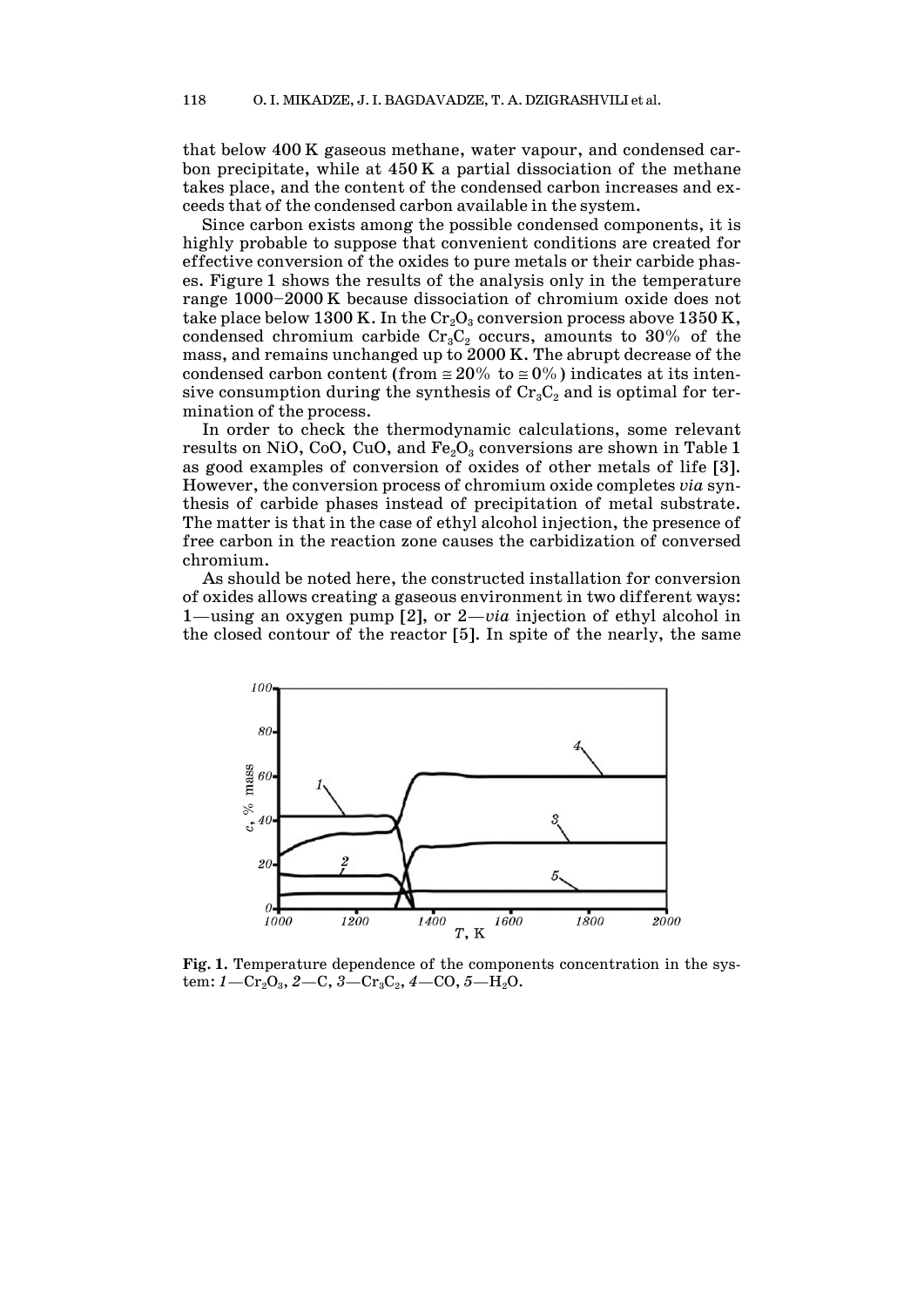|                 | Temperature,  Partial pressure <br>$P_{0}$ , atm | Duration, min |     |     |                                |     |     |  |
|-----------------|--------------------------------------------------|---------------|-----|-----|--------------------------------|-----|-----|--|
| $\rm ^{\circ}C$ |                                                  |               | 5   | 10  | 15                             | 20  | 60  |  |
| 700             | $10^{-21}$                                       |               |     |     | Fe <sub>2</sub> O <sub>3</sub> |     | CoO |  |
| 800             | $10^{-22}$                                       |               | NiO |     |                                | CuO |     |  |
| 900             | $10^{-23}$                                       |               | NiO | CuO |                                |     |     |  |
| 1000            | $10^{-24}$                                       | NiO           | CoO |     |                                |     |     |  |

**TABLE 1.** Parameters of metal complete reduction from their oxides by alcohol injection method.

**TABLE 2.** Parameters of metal complete reduction from their oxides by oxygen pump method.

| Temperature,<br>$\rm ^{\circ}C$ | Partial pressure<br>$P_{\mathrm{o}_2}$ , atm | Duration, h                    |                                |     |                   |                                |           |                   |
|---------------------------------|----------------------------------------------|--------------------------------|--------------------------------|-----|-------------------|--------------------------------|-----------|-------------------|
|                                 |                                              | 0.5                            | 1.0                            | 1.5 | 2.5               | 3.0                            | 5.0       | 5.5               |
| 800                             | $10^{-20}$                                   |                                |                                |     |                   |                                |           | Cu <sub>2</sub> O |
| 900                             | $10^{-21}$                                   |                                |                                |     |                   | Fe <sub>2</sub> O <sub>3</sub> |           |                   |
| 1000                            | $10^{-21}$                                   |                                |                                |     | Cu <sub>2</sub> O |                                |           |                   |
| 1100                            | $10^{-21}$                                   |                                | Fe <sub>2</sub> O <sub>3</sub> |     | Ni <sub>0</sub>   |                                | NiO       |                   |
| 1200                            | $10^{-22}$                                   | Fe <sub>2</sub> O <sub>3</sub> |                                | CoO |                   |                                |           |                   |
| 1300                            | $10^{-26}$                                   |                                |                                |     |                   |                                | $Cr_2O_3$ |                   |
| 1400                            | $10^{-27}$                                   |                                |                                |     |                   | $Cr_2O_3$                      |           |                   |

evacuation rate of oxygen in the reactor, the deoxidizing abilities of these methods are completely different (see Tables 1 and 2). As it is clear from the Tables, the conversion process accelerates when the atmosphere in the reactor is formed *via* injection of alcohols (Table 1). However, production of pure chromium is possible, if super-deep evacuation is achieved using oxygen pump (Table 2).

 Taking into account the results shown in tables and the X-ray data, the obtained results on the complete thermodynamic analysis of chromium oxide conversion lead to the conclusion that the injection of ethyl alcohol is an efficient method for the formation of Cu, Ni, Co, and Fe condensates, while in the case of chromium oxide, the end product of conversion is its carbide– $Cr_3C_2$ , instead of pure metal (see Fig. 2).

## **4. SUMMARY**

For the first time, it has been carried out a multicomponent thermody-